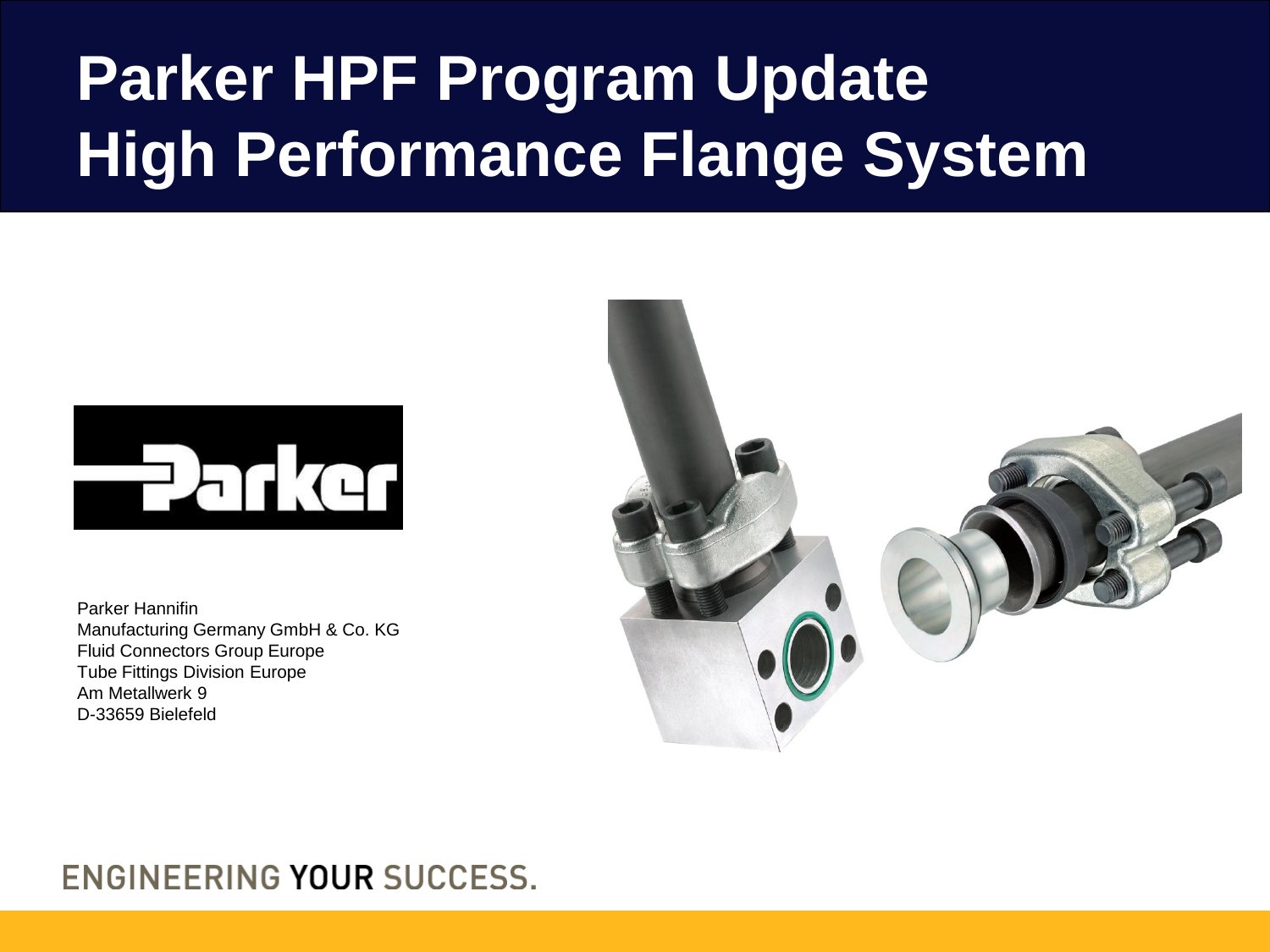## **Non- Welding Tube Connection Systems**



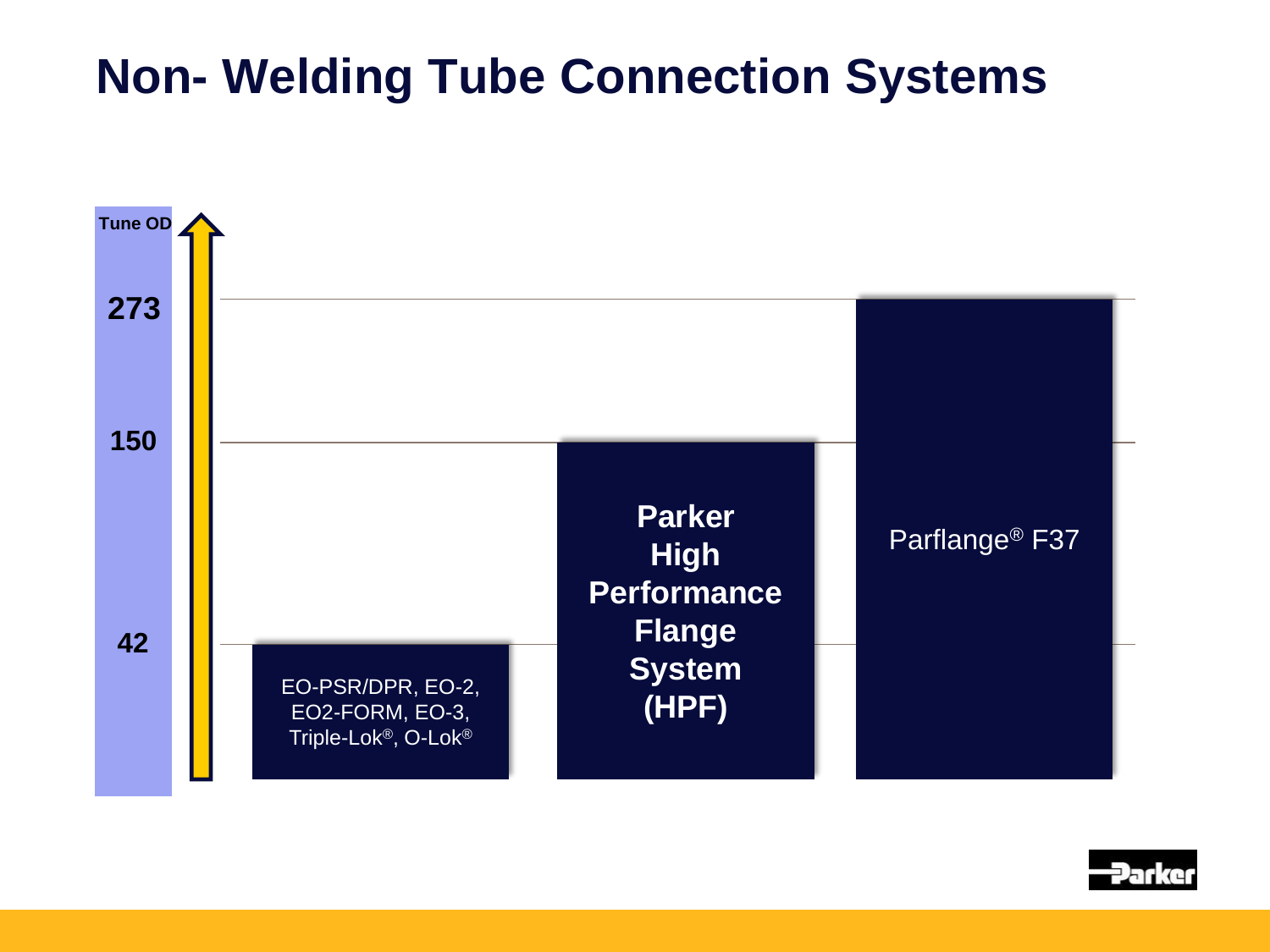## **Program Overview Parker High Performance Flange System**

- **•** Tube sizes from 25x3 to 150x15 millimeters
- **•** Flange sizes from 3/4" to 5"
- **•** Tubes according to E235N (St37.4) or E355N (St52.4)
- **•** Flanges according to ISO 6162-1 (3.000 psi), ISO 6162-2 (6.000 psi) and ISO 6164
- **•** Steel components with Cr(VI)-free surface
- **•** Jump sizes available (different flange sizes for one tube size)

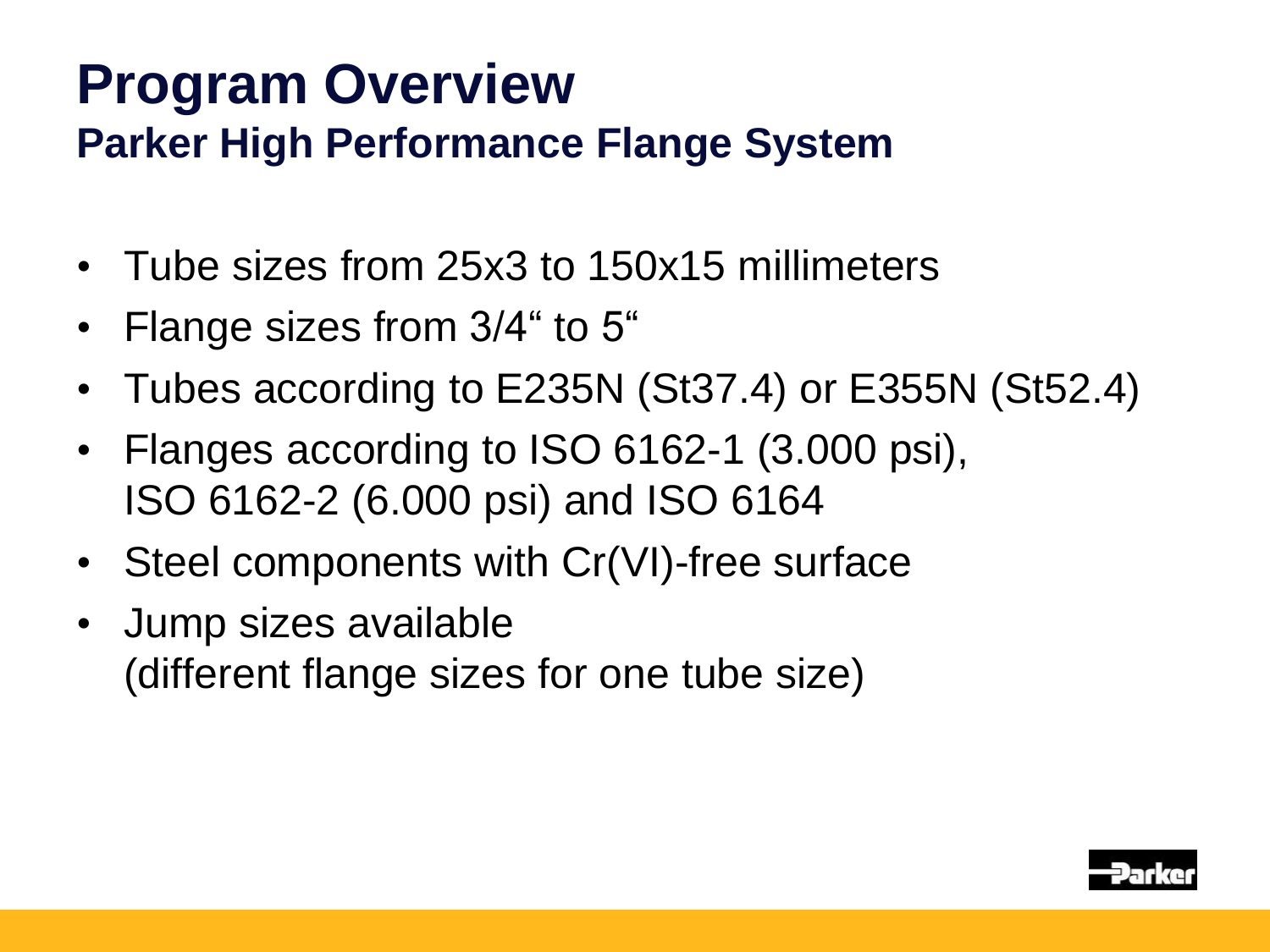# **Size Overview Parker High Performance Flange System**

| ISO 6162-1, 3.000 psi |                       |  |
|-----------------------|-----------------------|--|
| <b>Flange Size</b>    | <b>Tube Dimension</b> |  |
| 11/4"                 | 42X4.0                |  |
| 11/2"                 | 50X5.0                |  |
| 2"                    | 50X5.0                |  |
|                       | 60X5.0                |  |
|                       | 60x6.0                |  |
| $2.1/2$ "             | 60x6.0                |  |
|                       | 73x7.0                |  |
| 3"                    | 90X5.0                |  |
|                       | 90X9.0                |  |

| ັ<br>ш             | $-$ , $-$ , $-$ , $-$ , $-$ |  |
|--------------------|-----------------------------|--|
| <b>Flange Size</b> | <b>Tube Dimension</b>       |  |
| 3/4"               | 25X3.0                      |  |
|                    | 25X4.0                      |  |
| 1"                 | 30X4.0                      |  |
|                    | 30X5.0                      |  |
|                    | 38X4.0                      |  |
|                    | 38X6.0                      |  |
| 11/4"              | 38X4.0                      |  |
|                    | 38X5.0                      |  |
|                    | 38X6.0                      |  |
|                    | 42X5.0                      |  |
| 11/2"              | 38x5.0                      |  |
|                    | 50X3.0                      |  |
|                    | 50X5.0                      |  |
|                    | 50X6.0                      |  |
|                    | 50X8.0                      |  |
| 2"                 | 50X5.0                      |  |
|                    | 50X6.0                      |  |
|                    | 50X8.0                      |  |
|                    | 60X5.0                      |  |
|                    | 60X8.0                      |  |
|                    | 65X8.0                      |  |
|                    | 66X8.5                      |  |
| 2 1/2"             | 75X12,5                     |  |

**ISO 6162-2, 6.000 psi**

| <b>ISO 6164</b>    |                       |  |
|--------------------|-----------------------|--|
| <b>Flange Size</b> | <b>Tube Dimension</b> |  |
| $\overline{2}$     | 50X8.0                |  |
|                    | 60X8.0                |  |
|                    | 60X10.0               |  |
|                    | 60X8.0                |  |
| 21/2"              | 75X12,5               |  |
|                    | 80X10.0               |  |
|                    | 80X3.0                |  |
|                    | 80X8.0                |  |
|                    | 80X10.0               |  |
| 3"                 | 88X14.0               |  |
|                    | 90X9.0                |  |
|                    | 97X12.0               |  |
|                    | 101,6x16              |  |
| 31/2"              | 101,6X16              |  |
|                    | 114.3X17.5            |  |
| $\mathbf{A}$ "     | 115X15.0              |  |
|                    | 120X20.0              |  |
| $4\frac{1}{2}$     | 130x15                |  |
| 5                  | 150x15                |  |

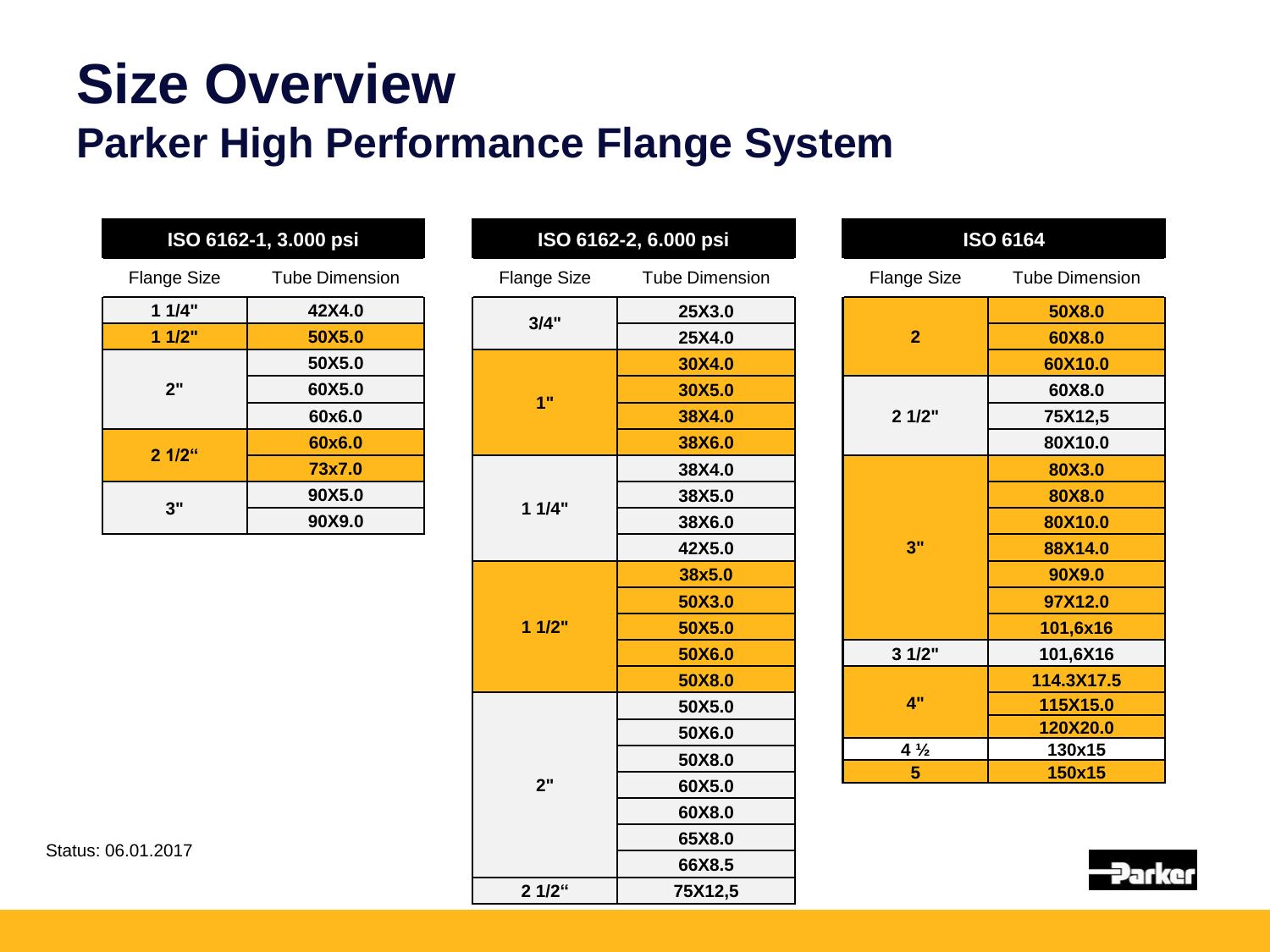## **Components Parker High Performance Flange System**

**HPF Insert, Lockring, Flange, Bolts and Seals**



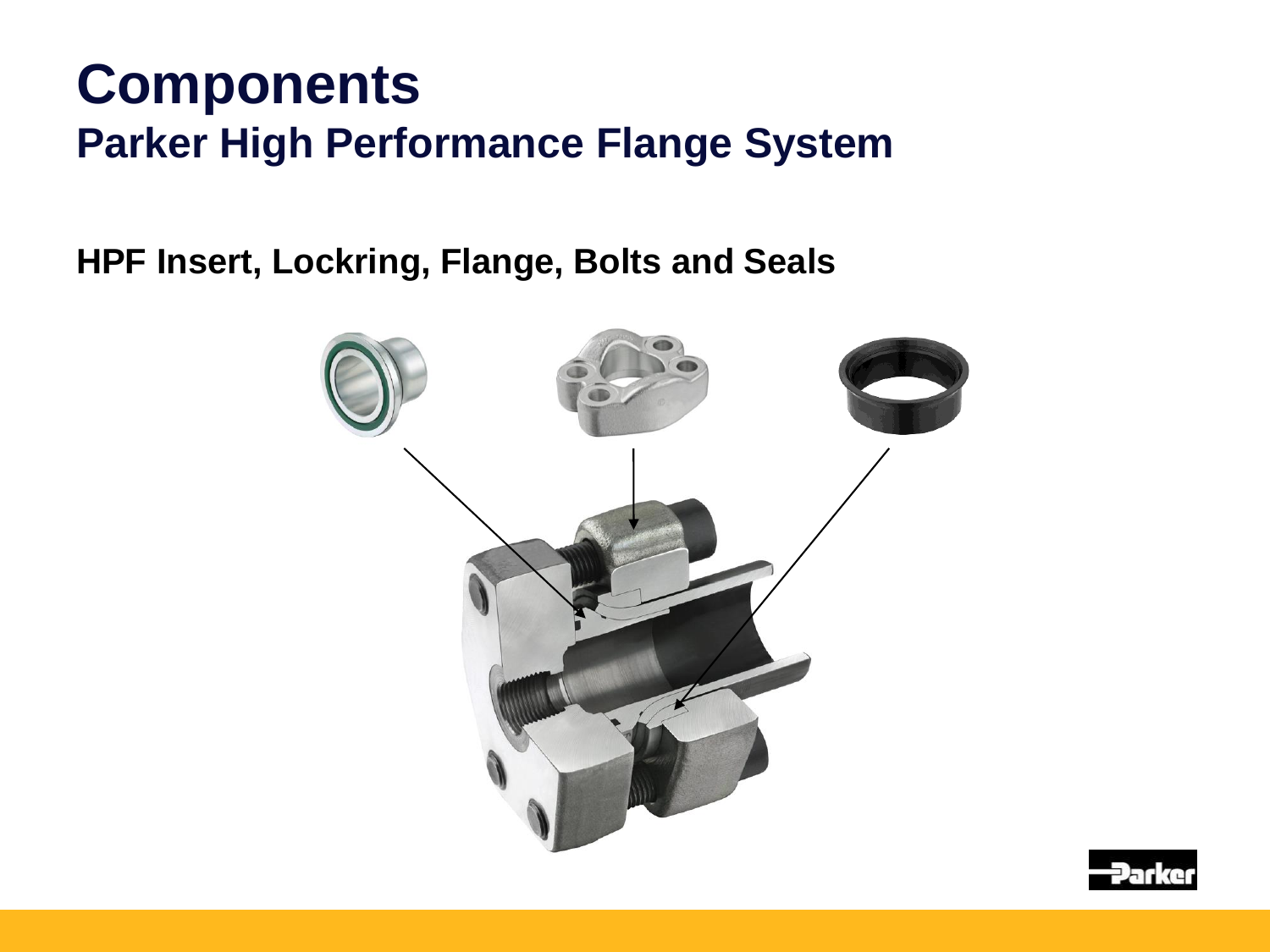## **System Parker High Performance Flange System**



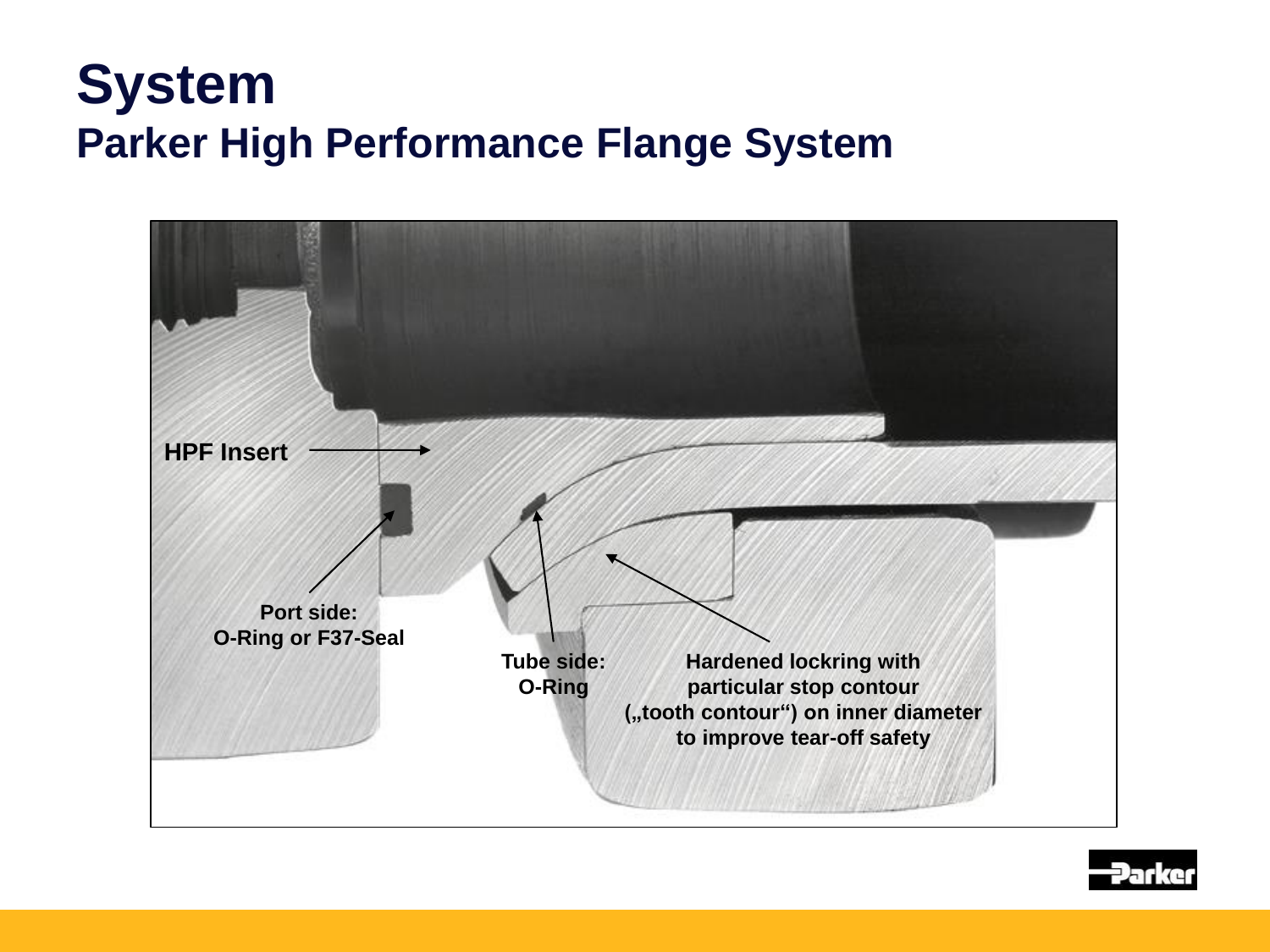# **Characteristics**

### **Parker High Performance Flange System**

- **•** Tear-off safe tube connection due to use of hardened lockring with particular stop contour
- **•** Insert with smooth surface allows repeated assemblies
- **•** High vibration safety due to flat zone at the formed area of the tube end (no sharp edges due to tulip shape)
- **•** Working pressure up to max. 420 bar with safety factor 4; HPF connection 50X8.0: Burst pressure >1.700 bar!
- **•** Compact System Design
- **•** Optional F37-Seal (Polyurethane) with excellent resistance against gap extrusion

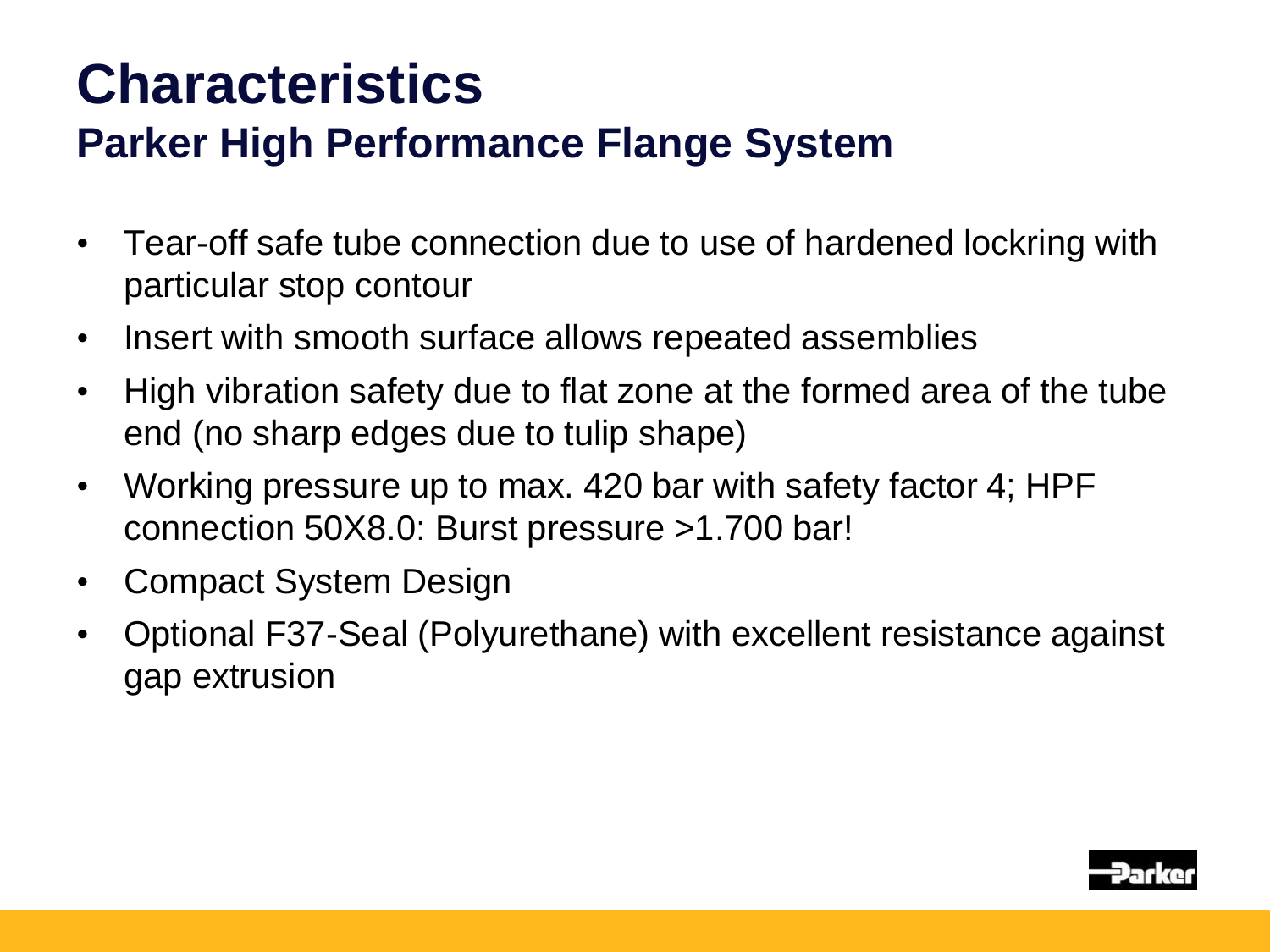# **HPF Approvals**

- **•** Approved in corporate specification Volkswagen/Audi
- **•** Certificate on non-objection of German Employer's Liability Insurance Association (BG) for pressbuilding applications
- **•** Soft Sealing elements both on port side and tube side guarantees gas leak tightness

|                                                                                                                                                                                                                                                                                   |                               | DGUV Test<br>Prüf- und Zertifizierungsstelle<br>Hebezeuge, Sicherheitskomponenten<br>und Maschinen<br>Fachberrich inite und Aletall |
|-----------------------------------------------------------------------------------------------------------------------------------------------------------------------------------------------------------------------------------------------------------------------------------|-------------------------------|-------------------------------------------------------------------------------------------------------------------------------------|
|                                                                                                                                                                                                                                                                                   |                               | Europäisch notifizierte Stelle<br>Kenn-Nummer 0393                                                                                  |
| Berufsgenossenschaft Holz und Metal, Prüf- und Zertfizierungsstelle Hebezeuge.<br>Sicharhaitskoreponenten und Maschinen, Postach 10 10 15, 40001 Düsseldorf                                                                                                                       | Ihr Zeichen: ---              |                                                                                                                                     |
| Firma                                                                                                                                                                                                                                                                             | Ihre Nachricht vom: --        |                                                                                                                                     |
| Parker Hannifin                                                                                                                                                                                                                                                                   | (bitte stets angeben) geb/kla | Unser Zeichen: HSM 612.1:62.17/039                                                                                                  |
| Manufacturing Germany GmbH & Co. KG                                                                                                                                                                                                                                               | Ansprechpartner: Herr Gebauer |                                                                                                                                     |
| Fluid Connectors Group -TFDE-                                                                                                                                                                                                                                                     |                               | Telefon: 0211 8224-824                                                                                                              |
| Am Metallwerk 9                                                                                                                                                                                                                                                                   |                               | Fax: 0211 8224-866                                                                                                                  |
| 33659 Bielefeld                                                                                                                                                                                                                                                                   |                               | E-Mail: pz-hsm.fbhm@bghm.de                                                                                                         |
|                                                                                                                                                                                                                                                                                   |                               | Datum: 29.01.2014                                                                                                                   |
| Unbedenklichkeitsbescheinigung für Parker Flanschsystem HPF                                                                                                                                                                                                                       |                               |                                                                                                                                     |
| Sehr geehrte Damen und Herren,                                                                                                                                                                                                                                                    |                               |                                                                                                                                     |
| hiermit teilen wir Ihnen mit, dass gegen die Verwendung des Parker Flanschsystems HPF in<br>Hydraulikanlagen für Spritzgießmaschinen nach DIN EN 201; hydraulischen Pressen nach<br>DIN EN 693 und mechanischen Pressen nach DIN EN 692 grundsätzlich keine Bedenken<br>bestehen. |                               |                                                                                                                                     |

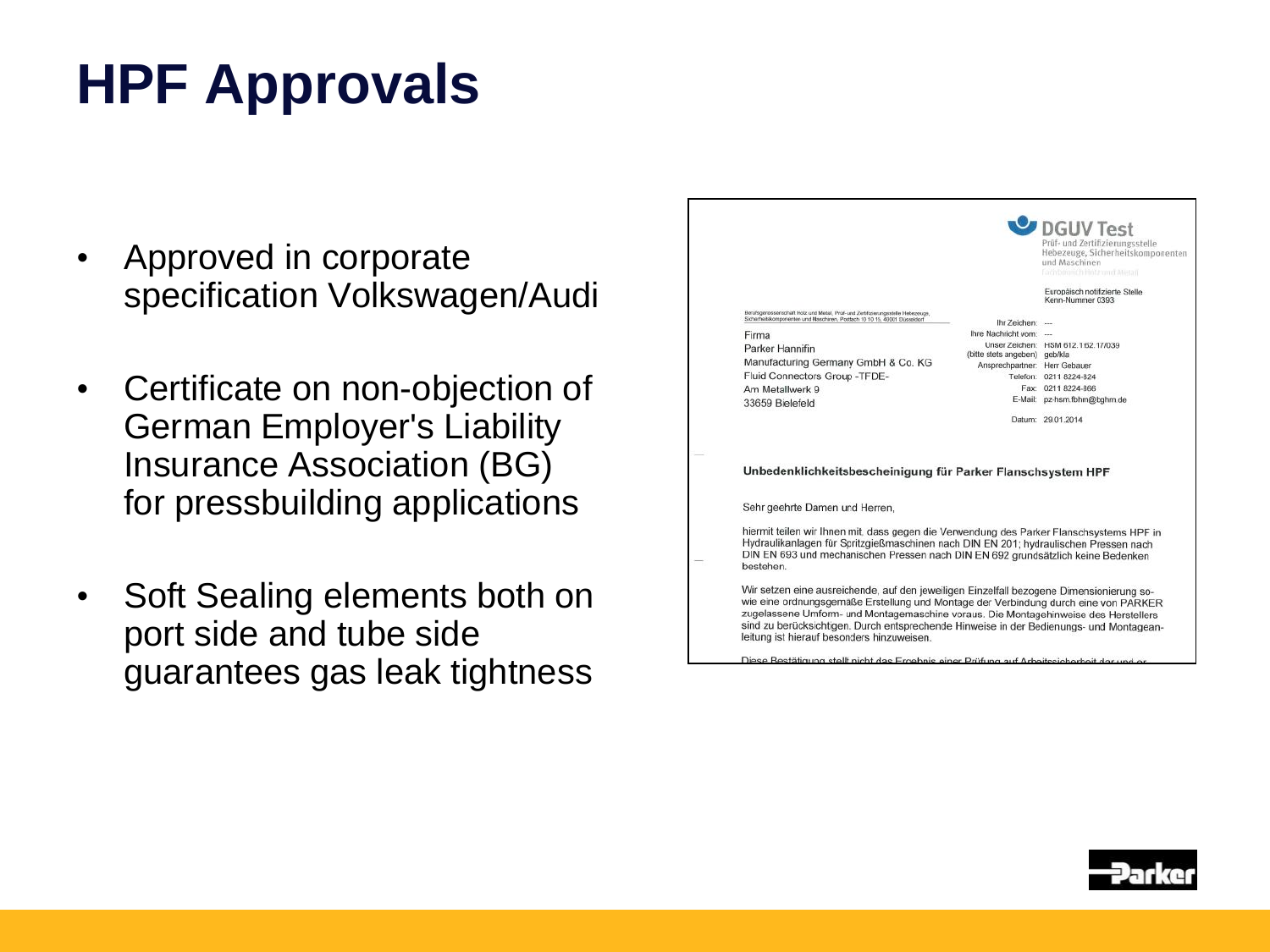# **Parflare HPF 120/170 Flaring Machines for Parker HPF Flange Connections**





**HPF 120 for workshop use up to 90mm tube OD**

**HPF 170 for stationary use from 97mm to 150mm tube OD**

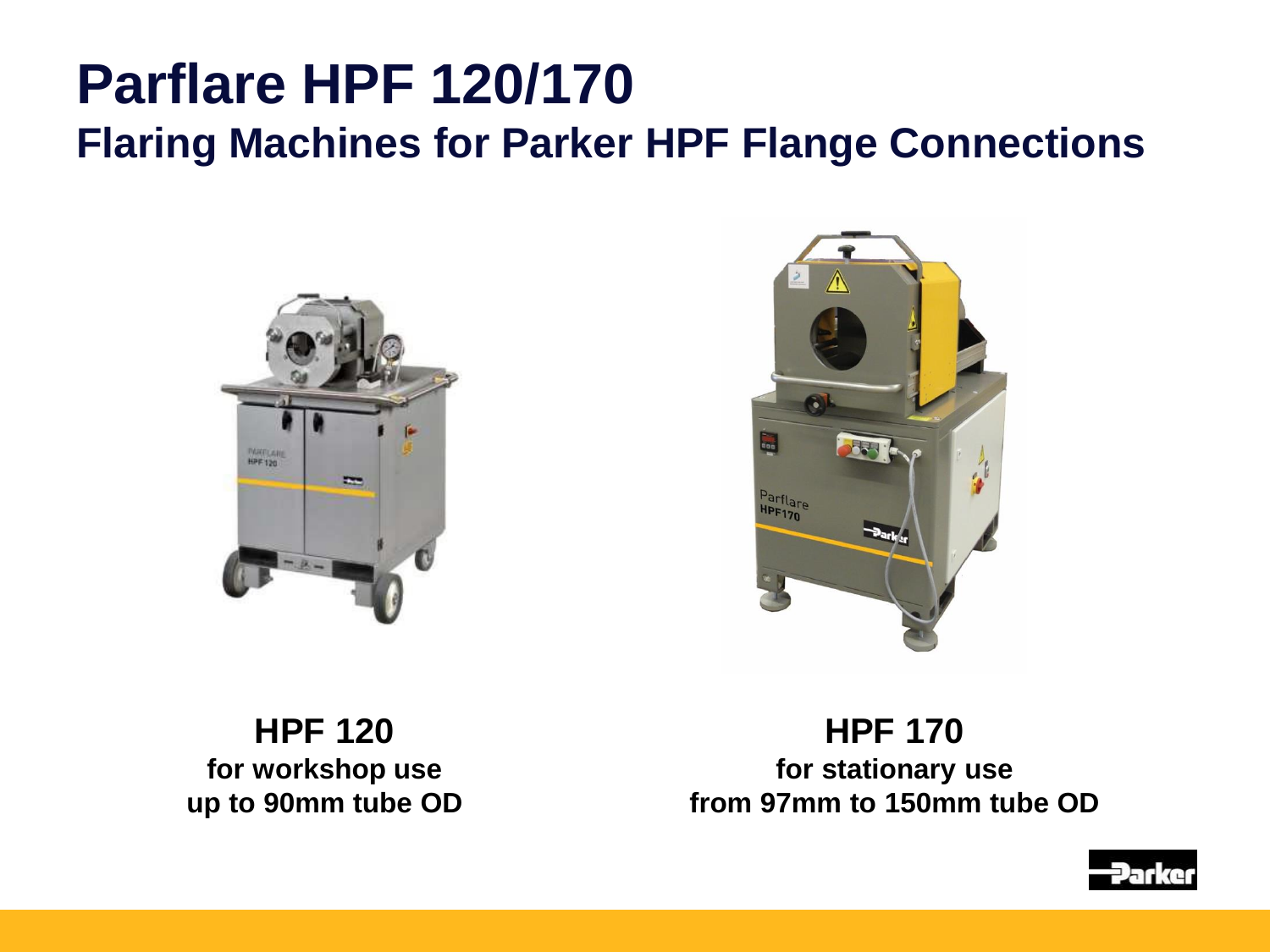# **Product Video**

### **Parker High Performance Flange System**